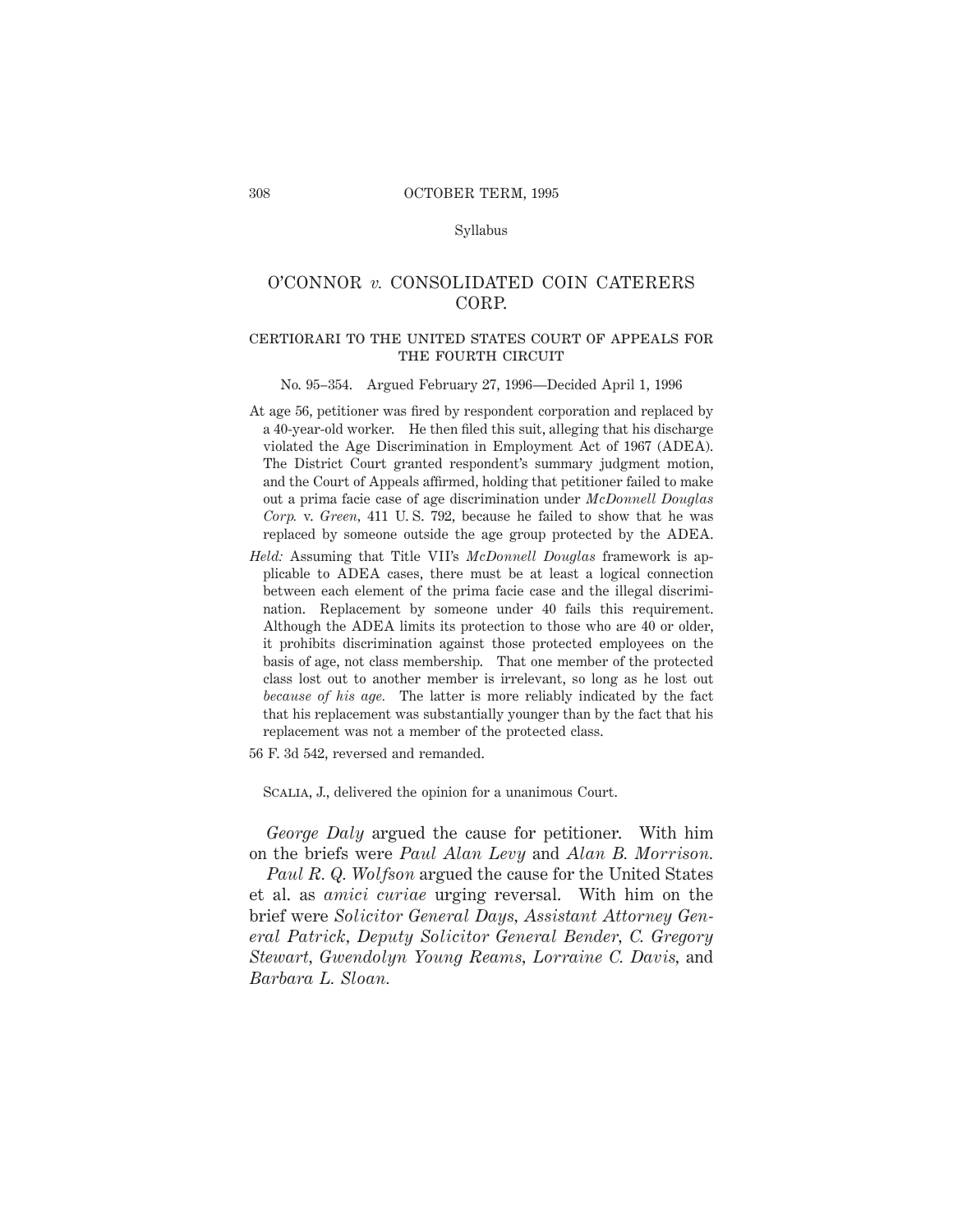*James B. Spears, Jr.,* argued the cause for respondent. With him on the brief were *Jacob J. Modla* and *Robert S. Phifer.*\*

Justice Scalia delivered the opinion of the Court.

This case presents the question whether a plaintiff alleging that he was discharged in violation of the Age Discrimination in Employment Act of 1967 (ADEA), 81 Stat. 602, as amended, 29 U. S. C. § 621 *et seq.,* must show that he was replaced by someone outside the age group protected by the ADEA to make out a prima facie case under the framework established by *McDonnell Douglas Corp.* v. *Green,* 411 U. S. 792 (1973).

Petitioner James O'Connor was employed by respondent Consolidated Coin Caterers Corporation from 1978 until August 10, 1990, when, at age 56, he was fired. Claiming that he had been dismissed because of his age in violation of the ADEA, petitioner brought suit in the United States District Court for the Western District of North Carolina. After discovery, the District Court granted respondent's motion for summary judgment, 829 F. Supp. 155 (1993), and peti-

<sup>\*</sup>*Steven S. Zaleznick* and *Cathy Ventrell-Monsees* filed a brief for the American Association of Retired Persons et al. as *amici curiae* urging reversal.

Briefs of *amici curiae* urging affirmance were filed for the State of Maryland et al. by *J. Joseph Curran, Jr.,* Attorney General of Maryland, and *Tarra DeShields-Minnis* and *Andrew H. Baida,* Assistant Attorneys General, and by the Attorneys General for their respective States as follows: *Winston Bryant* of Arkansas, *M. Jane Brady* of Delaware, *Frank J. Kelley* of Michigan, *Frankie Sue Del Papa* of Nevada, *Deborah T. Poritz* of New Jersey, *Mark Barnett* of South Dakota, and *W. A. Drew Edmondson* of Oklahoma; for the Chamber of Commerce of the United States by *Marshall B. Babson, Stanley R. Strauss, Sue J. Henry, Stephen A. Bokat, Robin S. Conrad,* and *Mona C. Zeiberg;* for the Equal Employment Advisory Council by *Douglas S. McDowell;* and for the New England Legal Foundation by *Steven S. Ostrach* and *Cynthia L. Amara.*

*Jack L. Whitacre* filed a brief for the National Retail Federation as *amicus curiae.*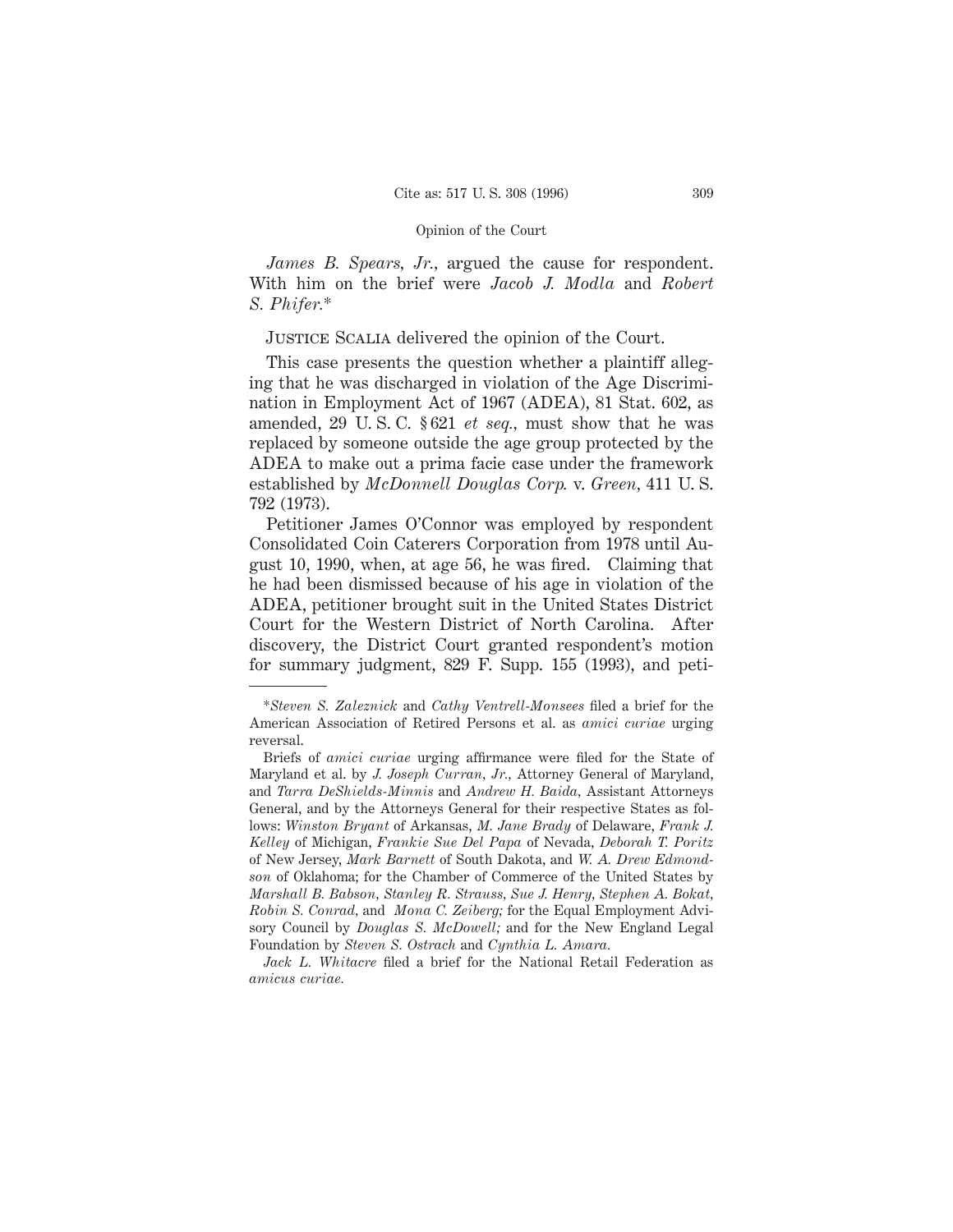tioner appealed. The Court of Appeals for the Fourth Circuit stated that petitioner could establish a prima facie case under *McDonnell Douglas* only if he could prove that (1) he was in the age group protected by the ADEA; (2) he was discharged or demoted; (3) at the time of his discharge or demotion, he was performing his job at a level that met his employer's legitimate expectations; and (4) following his discharge or demotion, he was replaced by someone of comparable qualifications outside the protected class. Since petitioner's replacement was 40 years old, the Court of Appeals concluded that the last element of the prima facie case had not been made out.<sup>1</sup> 56 F. 3d 542, 546 (1995). Finding that petitioner's claim could not survive a motion for summary judgment without benefit of the *McDonnell Douglas* presumption (*i. e.,* "under the ordinary standards of proof used in civil cases," 56 F. 3d, at 548), the Court of Appeals affirmed the judgment of dismissal. We granted O'Connor's petition for certiorari. 516 U. S. 973 (1995).

In *McDonnell Douglas,* we "established an allocation of the burden of production and an order for the presentation of proof in Title VII discriminatory-treatment cases." *St. Mary's Honor Center* v. *Hicks,* 509 U. S. 502, 506 (1993). We held that a plaintiff alleging racial discrimination in violation of Title VII of the Civil Rights Act of 1964, 42 U. S. C. § 2000e *et seq.,* could establish a prima facie case by showing "(i) that he belongs to a racial minority; (ii) that he applied and was qualified for a job for which the employer was seeking applicants; (iii) that, despite his qualifications, he was rejected; and (iv) that, after his rejection, the position remained open and the employer continued to seek applicants from persons of [the] complainant's qualifications." *McDonnell Douglas,*

<sup>1</sup> The court also concluded that even under a modified version of the *McDonnell Douglas* prima facie standard which the Fourth Circuit applies to reduction-in-force cases, see *Mitchell* v. *Data General Corp.,* 12 F. 3d 1310, 1315 (1993), petitioner could not prevail. We limit our review to the Fourth Circuit's treatment of this case as a non-reduction-in-force case.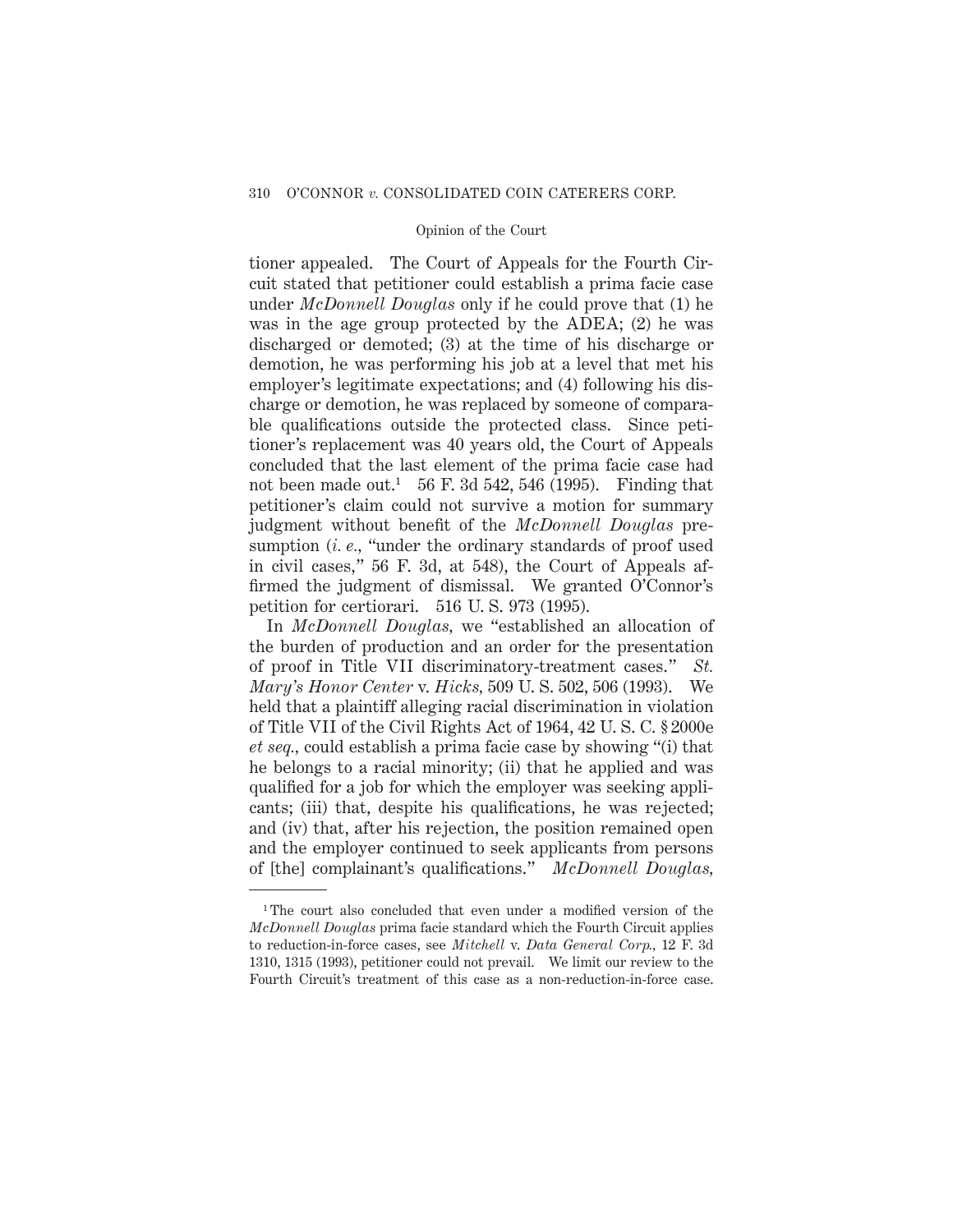411 U. S., at 802. Once the plaintiff has met this initial burden, the burden of production shifts to the employer "to articulate some legitimate, nondiscriminatory reason for the employee's rejection." *Ibid.* If the trier of fact finds that the elements of the prima facie case are supported by a preponderance of the evidence and the employer remains silent, the court must enter judgment for the plaintiff. *St. Mary's Honor Center, supra,* at 509–510, and n. 3; *Texas Dept. of Community Affairs* v. *Burdine,* 450 U. S. 248, 254 (1981).

In assessing claims of age discrimination brought under the ADEA, the Fourth Circuit, like others,<sup>2</sup> has applied some variant of the basic evidentiary framework set forth in *Mc-Donnell Douglas.* We have never had occasion to decide whether that application of the Title VII rule to the ADEA context is correct, but since the parties do not contest that point, we shall assume it. Cf. *St. Mary's Honor Center, supra,* at 506, n. 1 (assuming that "the *McDonnell Douglas* framework is fully applicable to racial-discrimination-inemployment claims under 42 U. S. C. § 1983"). On that assumption, the question presented for our determination is what elements must be shown in an ADEA case to establish the prima facie case that triggers the employer's burden of production.

As the very name "prima facie case" suggests, there must be at least a logical connection between each element of the prima facie case and the illegal discrimination for which it

<sup>2</sup> See, *e. g., Roper* v. *Peabody Coal Co.,* 47 F. 3d 925, 926–927 (CA7 1995); *Rinehart* v. *Independence,* 35 F. 3d 1263, 1265 (CA8 1994), cert. denied, 514 U. S. 1096 (1995); *Seman* v. *Coplay Cement Co.,* 26 F. 3d 428, 432, n. 7 (CA3 1994); *Roush* v. *KFC Nat. Mgt. Co.,* 10 F. 3d 392, 396 (CA6 1993), cert. denied, 513 U. S. 808 (1994); *Lindsey* v. *Prive Corp.,* 987 F. 2d 324, 326, n. 5 (CA5 1993); *Goldstein* v. *Manhattan Industries, Inc.,* 758 F. 2d 1435, 1442 (CA11), cert. denied, 474 U. S. 1005 (1985); *Haskell* v. *Kaman Corp.,* 743 F. 2d 113, 119, and n. 1 (CA2 1984); *Cuddy* v. *Carmen,* 694 F. 2d 853, 856–857 (CADC 1982); *Douglas* v. *Anderson,* 656 F. 2d 528, 531–532 (CA9 1981); *Loeb* v. *Textron, Inc.,* 600 F. 2d 1003, 1014–1016 (CA1 1979); *Schwager* v. *Sun Oil Co. of Pa.,* 591 F. 2d 58, 60–61 (CA10 1979).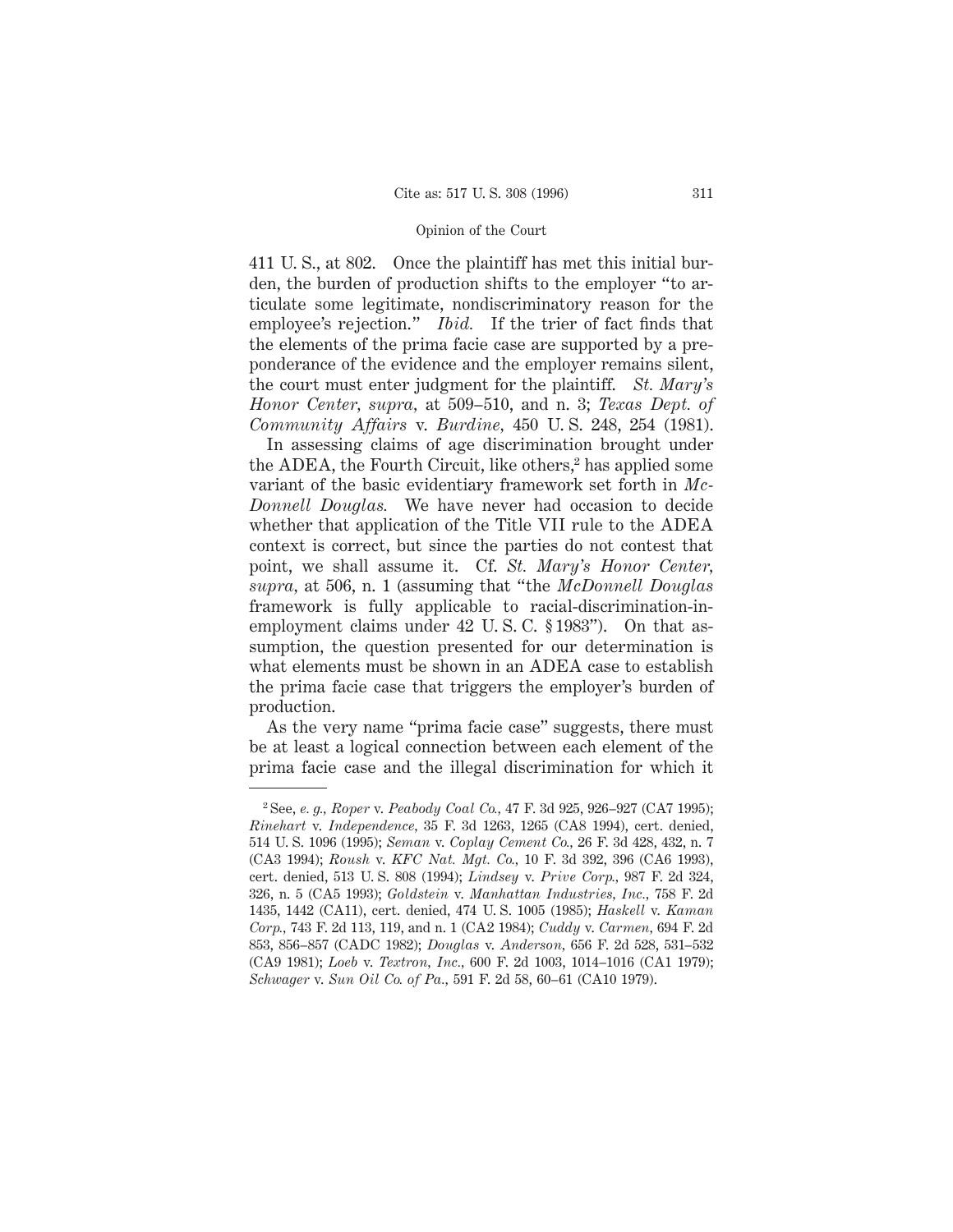establishes a "legally mandatory, rebuttable presumption," *Burdine, supra,* at 254, n. 7. The element of replacement by someone under 40 fails this requirement. The discrimination prohibited by the ADEA is discrimination "because of [an] individual's age," 29 U. S. C. § 623(a)(1), though the prohibition is "limited to individuals who are at least 40 years of age," § 631(a). This language does not ban discrimination against employees because they are aged 40 or older; it bans discrimination against employees because of their age, but limits the protected class to those who are 40 or older. The fact that one person in the protected class has lost out to another person in the protected class is thus irrelevant, so long as he has lost out *because of his age.* Or to put the point more concretely, there can be no greater inference of *age* discrimination (as opposed to "40 or over" discrimination) when a 40-year-old is replaced by a 39-year-old than when a 56-year-old is replaced by a 40-year-old. Because it lacks probative value, the fact that an ADEA plaintiff was replaced by someone outside the protected class is not a proper element of the *McDonnell Douglas* prima facie case.

Perhaps some courts have been induced to adopt the principle urged by respondent in order to avoid creating a prima facie case on the basis of very thin evidence—for example, the replacement of a 68-year-old by a 65-year-old. While the respondent's principle theoretically permits such thin evidence (consider the example above of a 40-year-old replaced by a 39-year-old), as a practical matter it will rarely do so, since the vast majority of age-discrimination claims come from older employees. In our view, however, the proper solution to the problem lies not in making an utterly irrelevant factor an element of the prima facie case, but rather in recognizing that the prima facie case requires "*evidence adequate to create an inference that an employment decision was based on a[n] [illegal] discriminatory criterion . . . .*" *Teamsters* v. *United States,* 431 U. S. 324, 358 (1977) (empha-